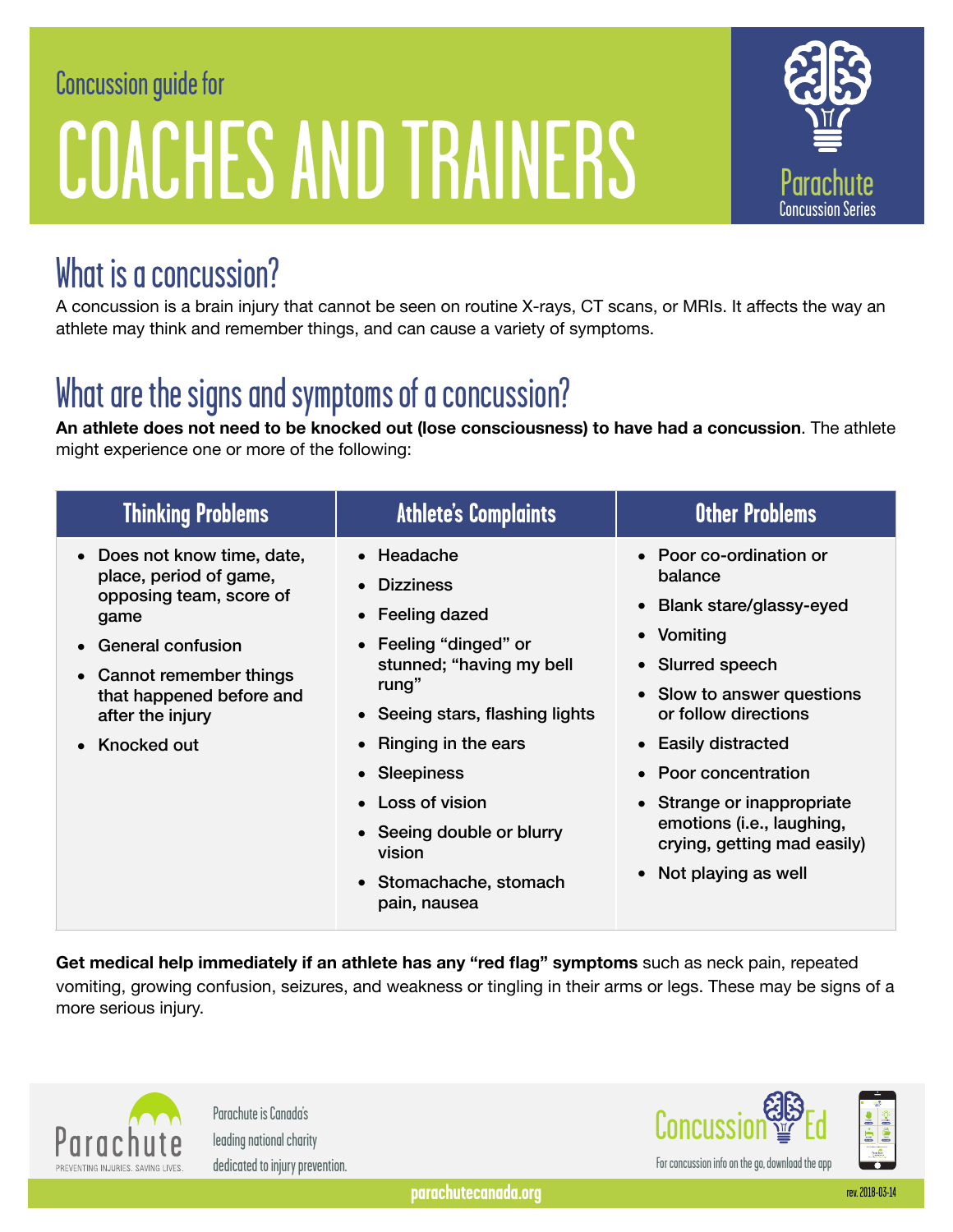

### What causes a concussion?

Any blow to the head, face or neck, or a blow to the body which causes a sudden jarring of the head may cause a concussion (e.g., a ball to the head, being checked into the boards).

### What should I do if I think an athlete might have a concussion?

**In all suspected cases of concussion,** t**he athlete should stop playing right away.** Continuing to play increases their risk of more severe, longer-lasting concussion symptoms, as well as increases their risk of other injury.

The [Concussion Recognition Tool 5](http://www.parachutecanada.org/downloads/resources/CRT5.pdf) (CRT5) can be used by anyone to help recognize the signs and symptoms of a possible concussion.

The athlete should not be left alone and should be seen by a doctor as soon as possible that day. They should not drive.

If the athlete loses consciousness, call an ambulance to take them to the hospital right away. Do not move them or remove any equipment such as a helmet.

The athlete should not return to play the same day.

### How long will it take for the athlete to get better?

The signs and symptoms of a concussion usually last for one to four weeks, but may last longer. In some cases, it may take many weeks or months to heal. If the athlete has had a previous concussion, they may take longer to heal.

If the athlete's symptoms are persistent (i.e., last longer than two weeks in adults or longer than four weeks in youth under 18 years old) they should be referred to a healthcare professional who is an expert in the management of concussion.

## How is concussion treated?

After an initial short period of rest (24 to 48 hours), light cognitive and physical activity can begin, as long as these don't worsen symptoms.

As the athlete is recovering from concussion, they should not do any activities that may make their symptoms worse. This might mean limiting activities such as exercising, driving, and screen time on their phone or other devices.

Recovering from concussion is a process that takes patience. Going back to activities before the athlete is ready is likely to make their symptoms worse, and their recovery may take longer.

#### When should the athlete go to the doctor?

Anyone with a possible head injury should be seen by a doctor as soon as possible.

The athlete should go back to the doctor immediately if, after being told they have a concussion, they have worsening symptoms, such as:

- being more confused
- headache that is getting worse
- vomiting more than twice
- not waking up
- having any trouble walking
- having a seizure
- strange behaviour